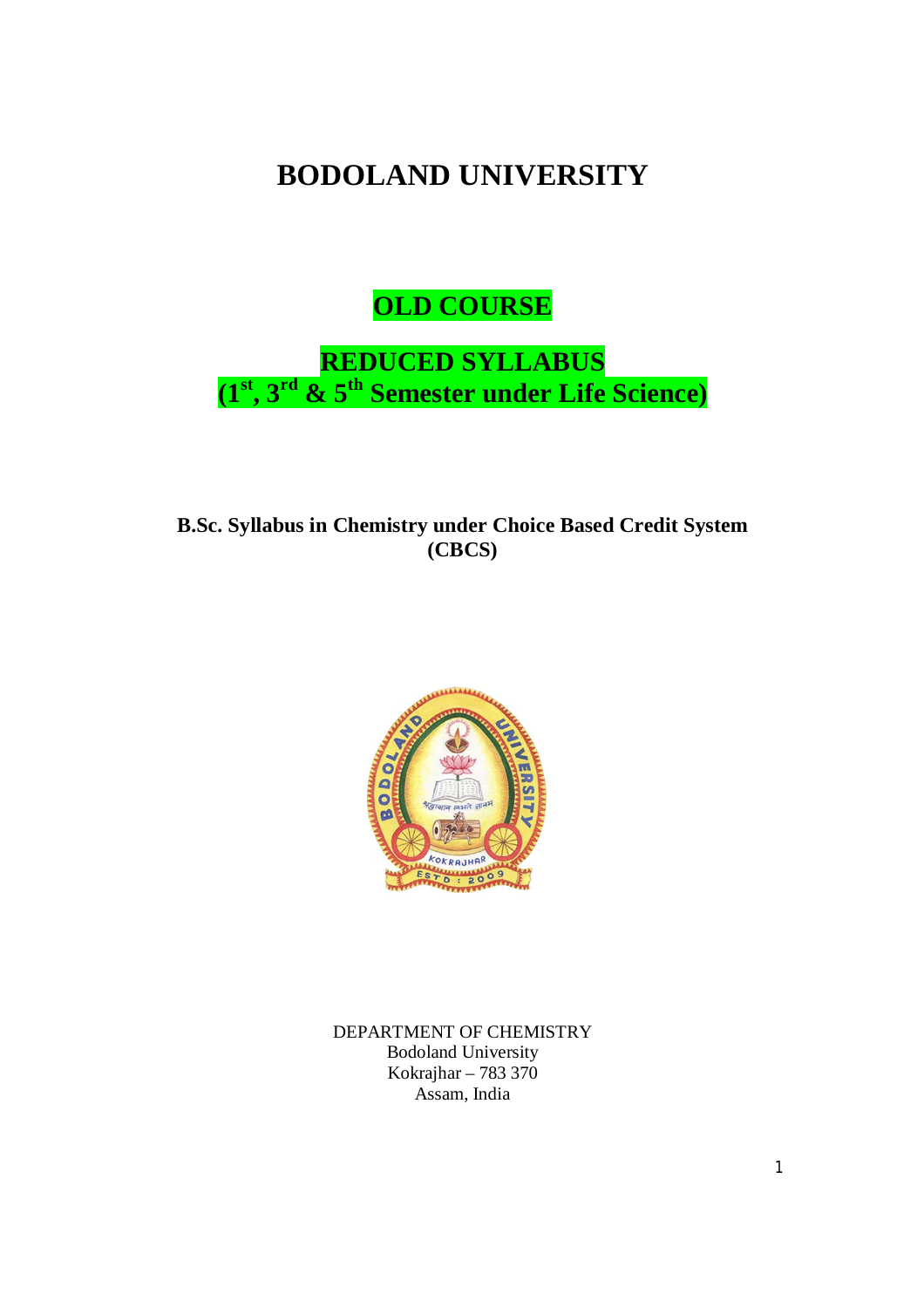| S1.                     | CORE COURSE (12)                  | <b>Ability Enhancement</b>   | <b>Skill Enhancement</b> | Discipline                  |
|-------------------------|-----------------------------------|------------------------------|--------------------------|-----------------------------|
| No.                     |                                   | <b>Compulsory Course</b>     | Course (SEC) (4)         | Specific Elective           |
|                         |                                   | $(AECC)$ $(2)$               |                          | $(DSE)$ $(6)$               |
| $\overline{I}$          | DSC-1 A (Bot)                     | (English/Hindi/MIL           |                          |                             |
|                         | DSC-2 A $(Zoo)$                   | Communication)               |                          |                             |
|                         | <b>DSC-3 A (Conceptual</b>        |                              |                          |                             |
|                         | <b>Organic Chemistry</b> )        |                              |                          |                             |
| $\mathbf{I}$            | $\overline{\text{DSC-1 B}}$ (Bot) | <b>Environmental Science</b> |                          |                             |
|                         | $DSC-2B(Zoo)$                     |                              |                          |                             |
|                         | $DSC-3B$                          |                              |                          |                             |
|                         | (Molecules of Life)               |                              |                          |                             |
| $\mathop{\rm III}$      | DSC-1 C (Bot)                     |                              | $SEC-1$                  |                             |
|                         | DSC-2 C (Zoo)                     |                              | (Basic Analytical        |                             |
|                         | $DSC-3C$                          |                              | Chemistry)               |                             |
|                         | (Chemical Bonding)                |                              |                          |                             |
| IV                      | DSC-1 D (Bot)                     |                              | SEC-2                    |                             |
|                         | $DSC-2 D(Zoo)$                    |                              | (Fuel Chemistry)         |                             |
|                         | $DSC-3D$                          |                              |                          |                             |
|                         | (Physical Chemistry               |                              |                          |                             |
|                         | for Biosciences)                  |                              |                          |                             |
| $\overline{\mathbf{V}}$ |                                   |                              | SEC-3                    | DSE-1 A (Bot)               |
|                         |                                   |                              | (Chemical Technology)    | DSE-2 A $(Zoo)$             |
|                         |                                   |                              | & Society)               | $\overline{\text{DSE-3 A}}$ |
|                         |                                   |                              |                          | (Analytical                 |
|                         |                                   |                              |                          | Methods in                  |
|                         |                                   |                              |                          | Chemistry)                  |
| VI                      |                                   |                              | SEC-4                    | DSE-1 B (Bot)               |
|                         |                                   |                              | (Chemistry of Cosmetics  | DSE-2 B $(Zoo)$             |
|                         |                                   |                              | & Perfumes)              | DSE-3 B                     |
|                         |                                   |                              |                          | (Instrumental               |
|                         |                                   |                              |                          | Methods of                  |
|                         |                                   |                              |                          | Chemical                    |
|                         |                                   |                              |                          | Analysis)                   |

# **B.Sc. (Regular Course with** *Life Sciences: Botany, Zoology & Chemistry***)**

**Chemistry GE courses for Honours students of Life Sciences** GE 1: **Conceptual Organic Chemistry : CHY-L-103R** GE 2: **Molecules of Life : CHY-L-203R**  GE 3: **Chemical Bonding : CHY-L-303R** GE 4: **Physical Chemistry for Biosciences : CHY-L-403R**

- a. *SEC* courses of Chemistryof B.Sc. regular course under Physical sciences & Life Sciencesare same.
- b. *DSE* coursesof Chemistry of B.Sc. regular course under Physical sciences & Life Sciences are same.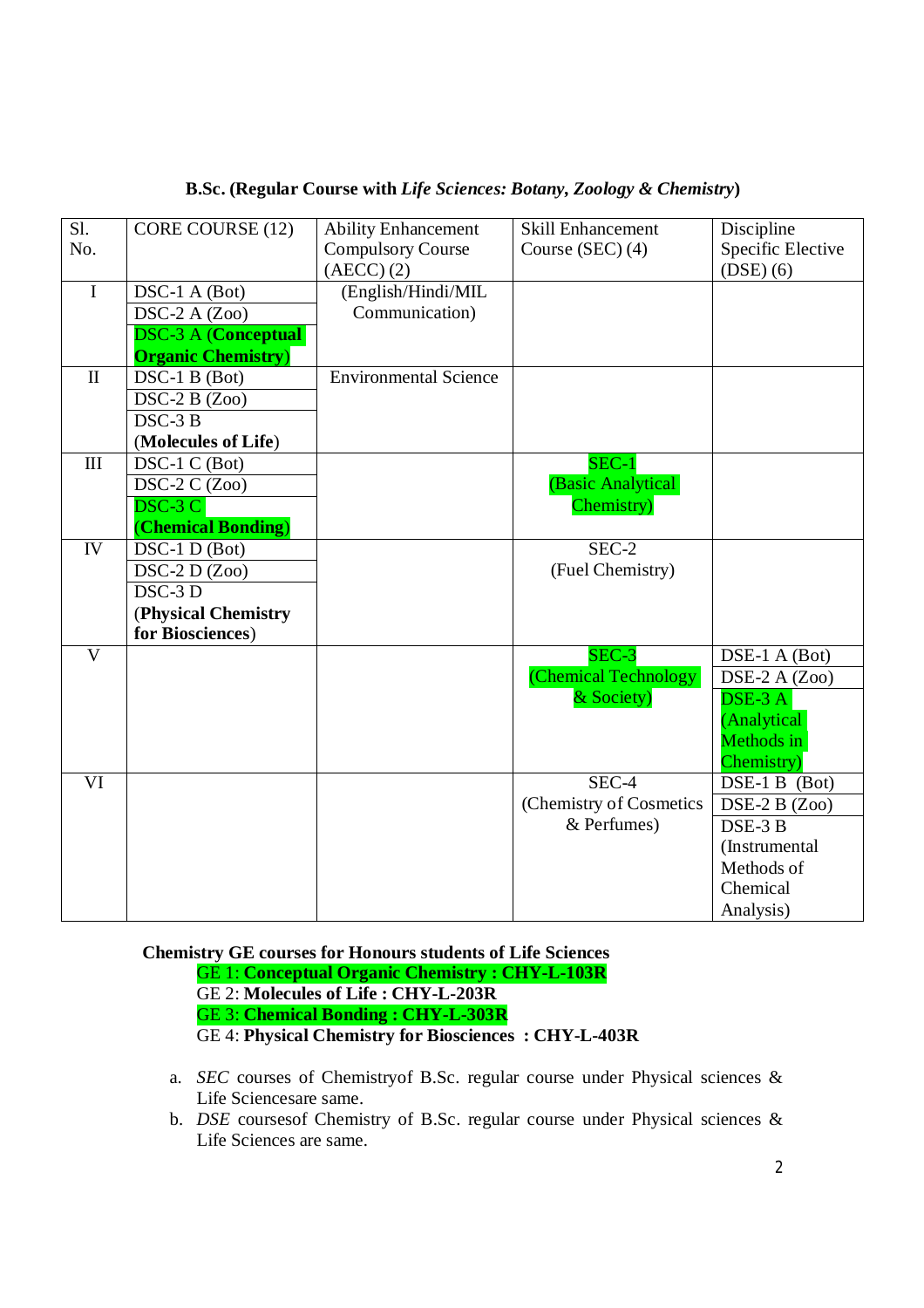# **Curriculum Structures for B.Sc. (Regular Course) Life Sciences (***Botany, Zoology and Chemistry***) No. of papers =12+12=24, Total Credits= 120 Total Marks=2100**

| <b>SEMESTER-I</b> |                            |                |               |                |                 |              |  |  |  |
|-------------------|----------------------------|----------------|---------------|----------------|-----------------|--------------|--|--|--|
| <b>Paper Code</b> | Course                     | $L+T+P$        | <b>Credit</b> | <b>End Sem</b> | <b>Internal</b> | <b>Total</b> |  |  |  |
| Paper -101R       | $DSC-1 A (Bot)$            | $4+0+2$        | 6             | $60(L)+20(P)$  | 20              | 100          |  |  |  |
|                   |                            | $5+1+0$        |               | $60(L)+20(T)$  |                 |              |  |  |  |
| Paper -102R       | $DSC-2A(Zoo)$              | $4+0+2$        | 6             | $60(L)+20(P)$  | 20              | 100          |  |  |  |
|                   |                            |                |               |                |                 |              |  |  |  |
| <b>CHY-L-103R</b> | $DSC-3 A$                  | $4 + 0 + 2$    | 6             | $60(L)+20(P)$  | 20              | 100          |  |  |  |
|                   | <b>Conceptual</b>          |                |               |                |                 |              |  |  |  |
|                   | <b>Organic Chemistry</b> ) |                |               |                |                 |              |  |  |  |
| COMM-104HR        | $AECC-1$ :                 | $\overline{2}$ | 2             | 50             |                 | 50           |  |  |  |
|                   | English/Hindi/MIL          |                |               |                |                 |              |  |  |  |
|                   | (Communication)            |                |               |                |                 |              |  |  |  |
| <b>Total</b>      |                            |                | 20            | 290            | 60              | 350          |  |  |  |

| <b>SEMESTER-II</b> |                      |                |               |                 |                 |              |  |  |
|--------------------|----------------------|----------------|---------------|-----------------|-----------------|--------------|--|--|
| <b>Paper Code</b>  | <b>Course</b>        | $L+T+P$        | <b>Credit</b> | <b>End Sem</b>  | <b>Internal</b> | <b>Total</b> |  |  |
| Paper-201R         | $DSC-1 B (Bot)$      | $4 + 0 + 2$    | 6             | $60(L)+20(P)$   | 20              | 100          |  |  |
|                    |                      | $5+1+0$        |               | $60(L) + 20(T)$ |                 |              |  |  |
| Paper -202R        | $DSC-2B(Zoo)$        | $4+0+2$        | 6             | $60(L)+20(P)$   | 20              | 100          |  |  |
|                    |                      |                |               |                 |                 |              |  |  |
| <b>CHY-L-203R</b>  | $DSC-3B$             | $4 + 0 + 2$    | 6             | $60(L)+20(P)$   | 20              | 100          |  |  |
|                    | (Molecules of        |                |               |                 |                 |              |  |  |
|                    | Life)                |                |               |                 |                 |              |  |  |
| <b>ENV-204HR</b>   | $AECC-2$ :           | $\overline{2}$ | 2             | 50              |                 | 50           |  |  |
|                    | <b>Environmental</b> |                |               |                 |                 |              |  |  |
|                    | <b>Science</b>       |                |               |                 |                 |              |  |  |
| <b>Total</b>       |                      |                | 20            | 290             | 60              | 350          |  |  |

| <b>SEMESTER-III</b> |                               |         |               |                |                 |              |  |  |
|---------------------|-------------------------------|---------|---------------|----------------|-----------------|--------------|--|--|
| <b>Paper Code</b>   | Course                        | $L+T+P$ | <b>Credit</b> | <b>End Sem</b> | <b>Internal</b> | <b>Total</b> |  |  |
| Paper-301R          | $DSC-1 C (Bot)$               | $4+0+2$ | 6             | $60(L)+20(P)$  | 20              | 100          |  |  |
|                     |                               | $5+1+0$ |               | $60(L)+20(T)$  |                 |              |  |  |
| Paper -302R         | $DSC-2C(Zoo)$                 | $4+0+2$ | 6             | $60(L)+20(P)$  | 20              | 100          |  |  |
|                     |                               |         |               |                |                 |              |  |  |
| <b>CHY-L-303R</b>   | $DSC-3C$                      | $4+0+2$ | 6             | $60(L)+20(P)$  | 20              | 100          |  |  |
|                     | <b>(Chemical Bonding)</b>     |         |               |                |                 |              |  |  |
| BAC-304HR           | <b>SEC-1:Basic Analytical</b> | 2       | 2             | 50             |                 | 50           |  |  |
|                     | <b>Chemistry</b>              |         |               |                |                 |              |  |  |

3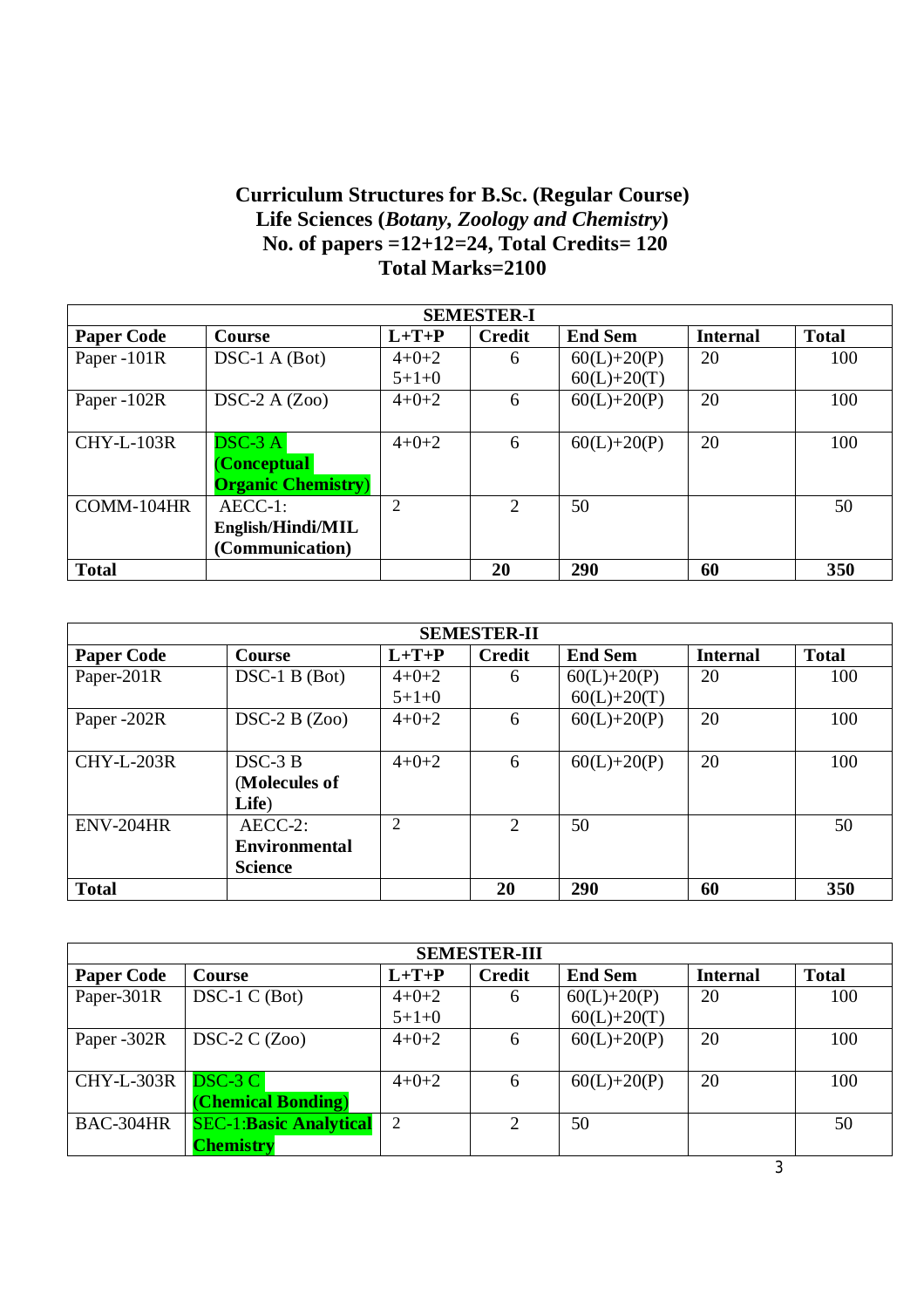| <b>Total</b> |  | 20<br>__ | 290 | 60 | 350 |
|--------------|--|----------|-----|----|-----|
|              |  |          |     |    |     |

| <b>SEMESTER-IV</b> |                              |             |                |                |                 |              |  |  |
|--------------------|------------------------------|-------------|----------------|----------------|-----------------|--------------|--|--|
| <b>Paper Code</b>  | Course                       | $L+T+P$     | <b>Credit</b>  | <b>End Sem</b> | <b>Internal</b> | <b>Total</b> |  |  |
| Paper-401R         | $DSC-1 D (Bot)$              | $4 + 0 + 2$ | 6              | $60(L)+20(P)$  | 20              | 100          |  |  |
|                    |                              | $5+1+0$     |                | $60(L)+20(T)$  |                 |              |  |  |
| Paper -402R        | $DSC-2 D(Zoo)$               | $4 + 0 + 2$ | 6              | $60(L)+20(P)$  | 20              | 100          |  |  |
|                    |                              |             |                |                |                 |              |  |  |
| <b>CHY-L-403R</b>  | $DSC-3D$                     | $4 + 0 + 2$ | 6              | $60(L)+20(P)$  | 20              | 100          |  |  |
|                    | (Physical Chemistry          |             |                |                |                 |              |  |  |
|                    | for Biosciences)             |             |                |                |                 |              |  |  |
| FCH-404HR          | <b>SEC-2: Fuel Chemistry</b> | 2           | $\overline{2}$ | 50             |                 | 50           |  |  |
| <b>Total</b>       |                              |             | 20             | 290            | 60              | 350          |  |  |

| <b>SEMESTER-V</b> |                                 |             |                |                |                 |              |  |  |
|-------------------|---------------------------------|-------------|----------------|----------------|-----------------|--------------|--|--|
| <b>Paper Code</b> | <b>Course</b>                   | $L+T+P$     | <b>Credit</b>  | <b>End Sem</b> | <b>Internal</b> | <b>Total</b> |  |  |
| Paper-501R        | $DSE-1 A (Bot)$                 | $4+0+2$     | 6              | $60(L)+20(P)$  | 20              | 100          |  |  |
|                   |                                 | $5+1+0$     |                | $60(L)+20(T)$  |                 |              |  |  |
| Paper-502R        | DSE-2 A $(Zoo)$                 | $4 + 0 + 2$ | 6              | $60(L)+20(P)$  | 20              | 100          |  |  |
|                   |                                 | $5+1+0$     |                | $60(L)+20(T)$  |                 |              |  |  |
| CHY-D1HR          | <b>DSE-3 A: Analytical</b>      | $4+0+2$     | 6              | $60(L)+20(P)$  | 20              | 100          |  |  |
|                   | <b>Methods in Chemistry</b>     |             |                |                |                 |              |  |  |
| <b>CTS-504R</b>   | <b>SEC-3:Chemical</b>           | 2           | $\overline{2}$ | 50             |                 | 50           |  |  |
|                   | <b>Technology &amp; Society</b> |             |                |                |                 |              |  |  |
| <b>Total</b>      |                                 |             | 20             | 290            | 60              | 350          |  |  |

| <b>SEMESTER-VI</b> |                           |         |                             |                 |                 |              |  |  |
|--------------------|---------------------------|---------|-----------------------------|-----------------|-----------------|--------------|--|--|
| <b>Paper Code</b>  | Course                    | $L+T+P$ | <b>Credit</b>               | <b>End Sem</b>  | <b>Internal</b> | <b>Total</b> |  |  |
| Paper-601R         | $DSE-1B$ (Bot)            | $4+0+2$ | 6                           | $60(L)+20(P)$   | 20              | 100          |  |  |
|                    |                           | $5+1+0$ |                             | $60(L) + 20(T)$ |                 |              |  |  |
| Paper-603R         | $DSE-2B(Zoo)$             | $4+0+2$ | 6                           | $60(L)+20(P)$   | 20              | 100          |  |  |
|                    |                           | $5+1+0$ |                             | $60(L) + 20(T)$ |                 |              |  |  |
| CHY-D2HR           | $DSE-3B$ :                | $4+0+2$ | 6                           | $60(L)+20(P)$   | 20              | 100          |  |  |
|                    | <b>Instrumental</b>       |         |                             |                 |                 |              |  |  |
|                    | Methods of                |         |                             |                 |                 |              |  |  |
|                    | <b>Chemical Analysis</b>  |         |                             |                 |                 |              |  |  |
| $CCP-604R$         | <b>SEC-4:Chemistry of</b> | 2       | $\mathcal{D}_{\mathcal{L}}$ | 50              |                 | 50           |  |  |
|                    | <b>Cosmetics &amp;</b>    |         |                             |                 |                 |              |  |  |
|                    | <b>Perfumes</b>           |         |                             |                 |                 |              |  |  |
| <b>Total</b>       |                           |         | 20                          | 290             | 60              | 350          |  |  |

BAC: Basic Analytical Chemistry

FCH: Fuel Chemistry

CTS: Chemical Technology & Society

CCP: Chemistry of Cosmetics & Perfumes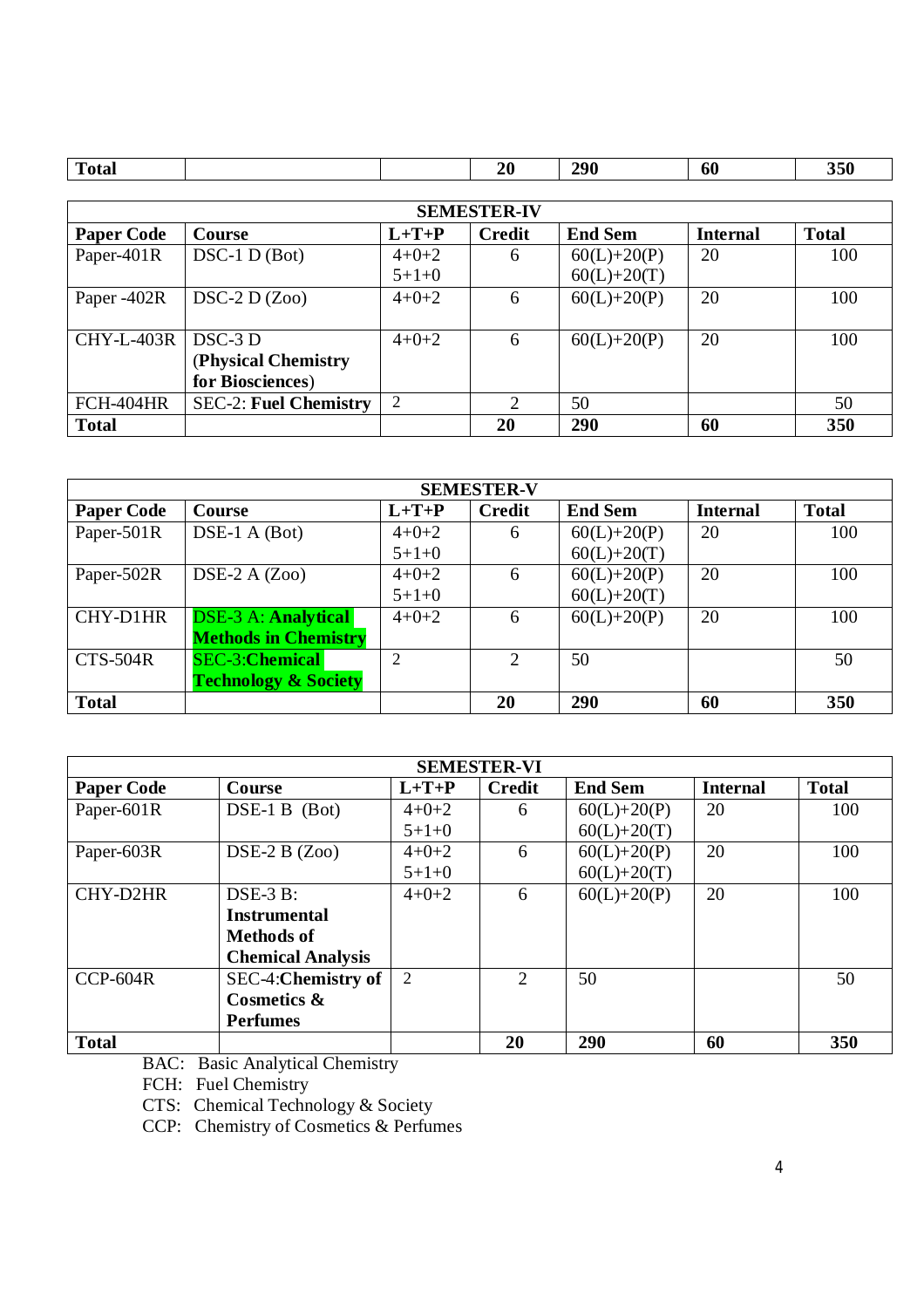# **SEMESTER-I**

# **GE-1 (or DSC-3 A): Conceptual Organic Chemistry (Credits: Theory-4, Practicals-2)**

# **THEORY (Lectures: 60)**

# **Unit 1: Stereochemistry (18 Lectures)**

Writing of Fischer projection, Newmann and Sawhorse projection and Wedge formulae. **Conformations**: Restricted rotation about single bonds, Various conformations of ethane, butane. Relative stability of different conformations in terms of energy difference is to be discussed for all these compounds.

**Geometrical Isomerism**: Requirements for a molecule to show geometrical isomerism, Cis-

Trans and E/ Z notation along with CIP rules for geometrical isomers.

**Optical Isomerism**: Optical activity, chirality, enantiomerism,

diastereoisomerism, racemic mixtures.

**Relative and absolute configuration:**  $D / L$  nomenclature system for configuration of carbohydrates (difference between d/l and D/L notations).

# **Unit 2: Addition Reactions (10 Lectures)**

**Alkenes and Alkynes**: Hydrogenation, addition of halogens, Hydrohalogenation (Markovnikov's and anti-Markovnikov's addition), hydration, hydroxylation (cis and trans),

oxymercuration-demercuration, hydroboration-oxidation, ozonolysis.

**Aldehydes and ketones**: (acetaldehyde, benzaldehyde)

hydrogen cyanide and alcohols.

Addition- elimination reactions with ammonia and its derivatives

**Name reactions**: Aldol, cross Aldol, Claisen, Knoevengel, Cannizzaro, cross Cannizzaro

# **Unit 3: Substitution Reactions (15 Lectures)**

**Free radical substitution reactions**: Halogenation of alkanes.

**Nucleophilic substitution reactions**: Alkyl, allyl and benzyl halides – substitution of halogen by some common nucleophiles. Mechanism of SN1 and SN2 reactions

**Alcohols, amines and phenols**: Substitution of active hydrogen, replacement of hydroxyl group in alcohols (using PCl<sub>5</sub>, SOCl<sub>2</sub> and HI).

# **Carboxylic acid derivatives:** Hydrolysis

**Ethers**: Cleavage by HI

**Electrophilic Substitution Reactions** (aromatic compounds): General mechanism of electrophilic substitution reactions (nitration, halogenation, sulphonation, Friedel Crafts alkylation and acylation), directive influence of substituents.

**Unit 4: Elimination Reactions (6 Lectures)**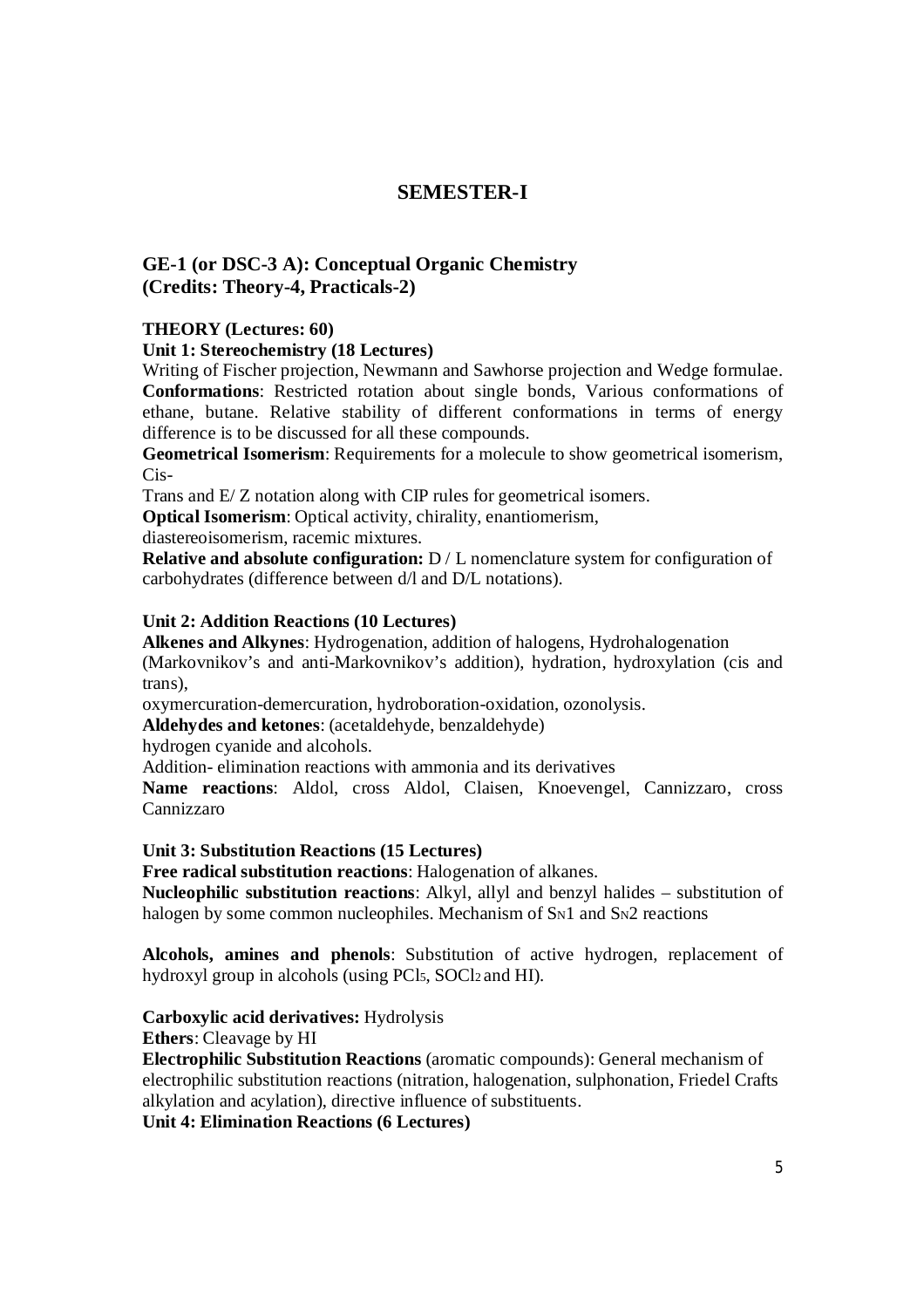Alkyl halides (dehydrohalogenation, Saytzeff's rule), vicinal dihalides (dehalogenation), alcohols (dehydration), Quaternary ammonium salts (Hofmann's elimination). Mechanism of  $E_1$  and  $E_2$  reactions (nature of substrate and base), elimination vs substitution.

# **Unit 5: Oxidation (6 Lectures)**

**Alcohols**: Oxidation with potassium permanganate, potassium dichromate, catalytic Dehydrogenation.

**Aldehydes**: Oxidation with Tollen's reagent

**Ketones**: Oxidation with potassium permanganate, sodium hypoiodite (iodoform reaction).

# **Unit 6: Reductions (5 Lectures)**

**Aldeydes and Ketones**: Catalytic hydrogenation, reduction with sodium borohydride, lithium aluminium hydride, Clemmensen, Wolff-Kishner

**Carboxylic acids and their derivatives**: Lithium aluminium hydride, sodium-ethanol and Rosenmund reduction.

**Nitro compounds**: Acidic, alkaline and neutral reducing agents, lithium aluminium hydride.

# **Recommended Texts:**

1. I. L. Finar: *Organic Chemistry* (Vol. I & II), E. L. B. S.

2. R. T. Morrison & R. N. Boyd: *Organic Chemistry*, Pearson Education.

3. ArunBahl and B. S. Bahl :*Advanced Organic Chemistry,* S. Chand

4. Peter Sykes: *A Guide Book to Mechanism in Organic Chemistry,* Orient Longman.

5. Eliel, E. L. &Wilen, S. H. *Stereochemistry of Organic Compounds*; Wiley: London, 1994.

6. T. W. Graham Solomon's *Organic Chemistry,* John Wiley and Sons.

7. P.S. Kalsi, *Stereochemistry, Conformation and Mechanism,* John Wiley and Sons.

8. D. Nasipuri, *Stereochemistry of Organic Compounds,* New Age International Publishers.

# **PRACTICAL-1**

1. Purification of organic compounds by crystallization using the following solvents:

- a. Water
- b. Alcohol

2. Determination of the melting points of organic compounds (by Kjeldahl method and electrically heated melting point apparatus).

**Organic preparations**: Carry out the following preparations using 0.5 - 1 g of starting compound. Recrystallize the product and determine the melting point of the recrystallized sample. \*\*\*(Any three).

4. To prepare acetanilide by the acetylation of aniline.

5. To prepare p-bromoacetanilide.

- 6. Benzolyation of aniline or β-naphthol by Schotten-Baumann reaction
- 7. Hydrolysis of benzamide or ethyl bezoate.
- 8. Semicarbazone derivative of one the following compounds: acetone, ethyl methyl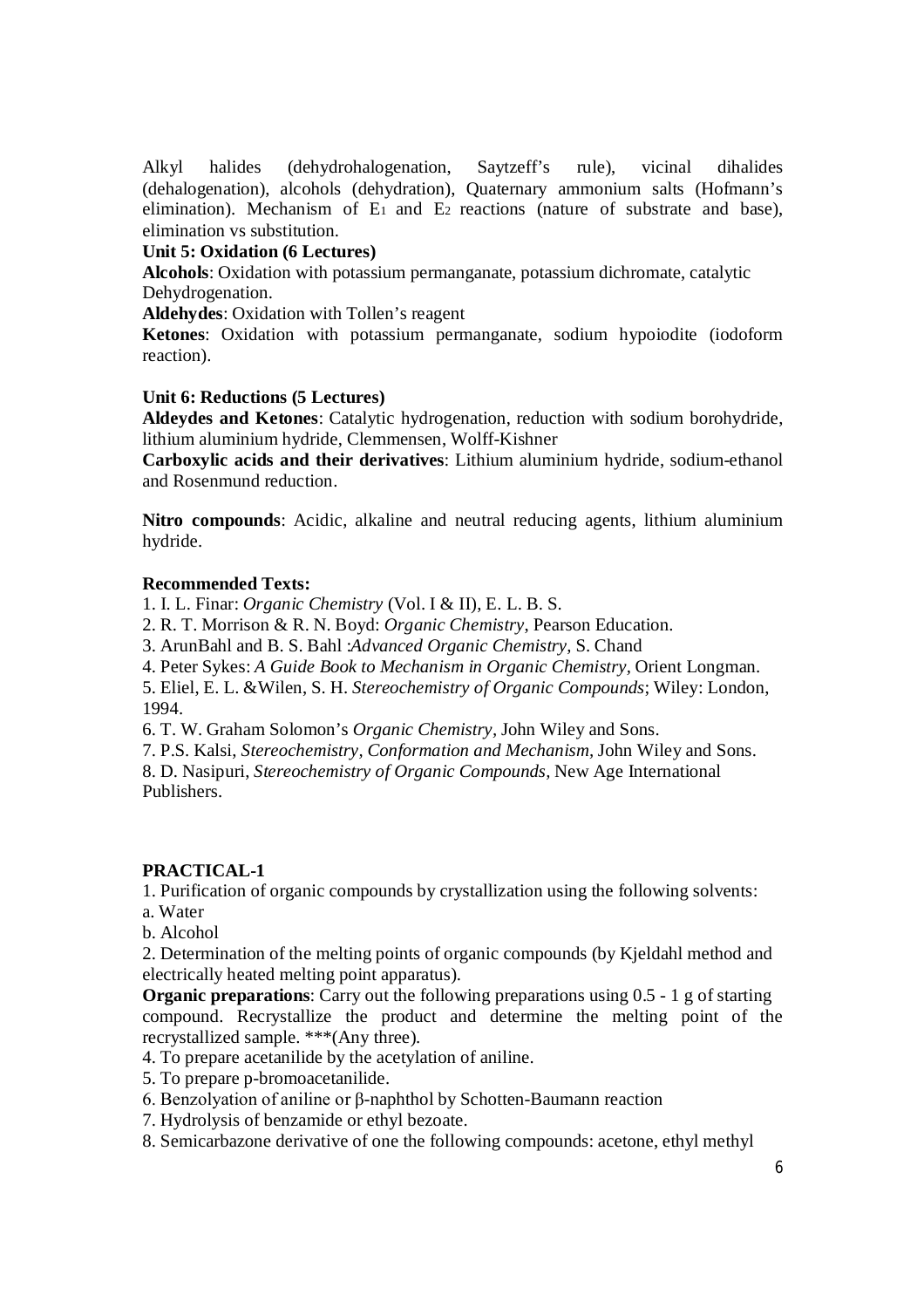ketone, diethylketone, cyclohexanone, benzaldehyde.

9. Nitration of nitrobenzene.

10. Oxidation of benzaldehyde by using alkaline potassium permanganate.

# **Recommended Texts:**

1. Furniss, B.S.; Hannaford, A.J.; Smith, P.W.G.; Tatchell, A.R. *Practical Organic Chemistry, 5th Ed.,* Pearson (2012).

2. Mann, F.G. & Saunders, B.C. *Practical Organic Chemistry,* Longman, London & New York.

3. Ahluwalia, V.K.; Dhingra, S. & Gulati, A. *College Practical Chemistry*, Universities Press.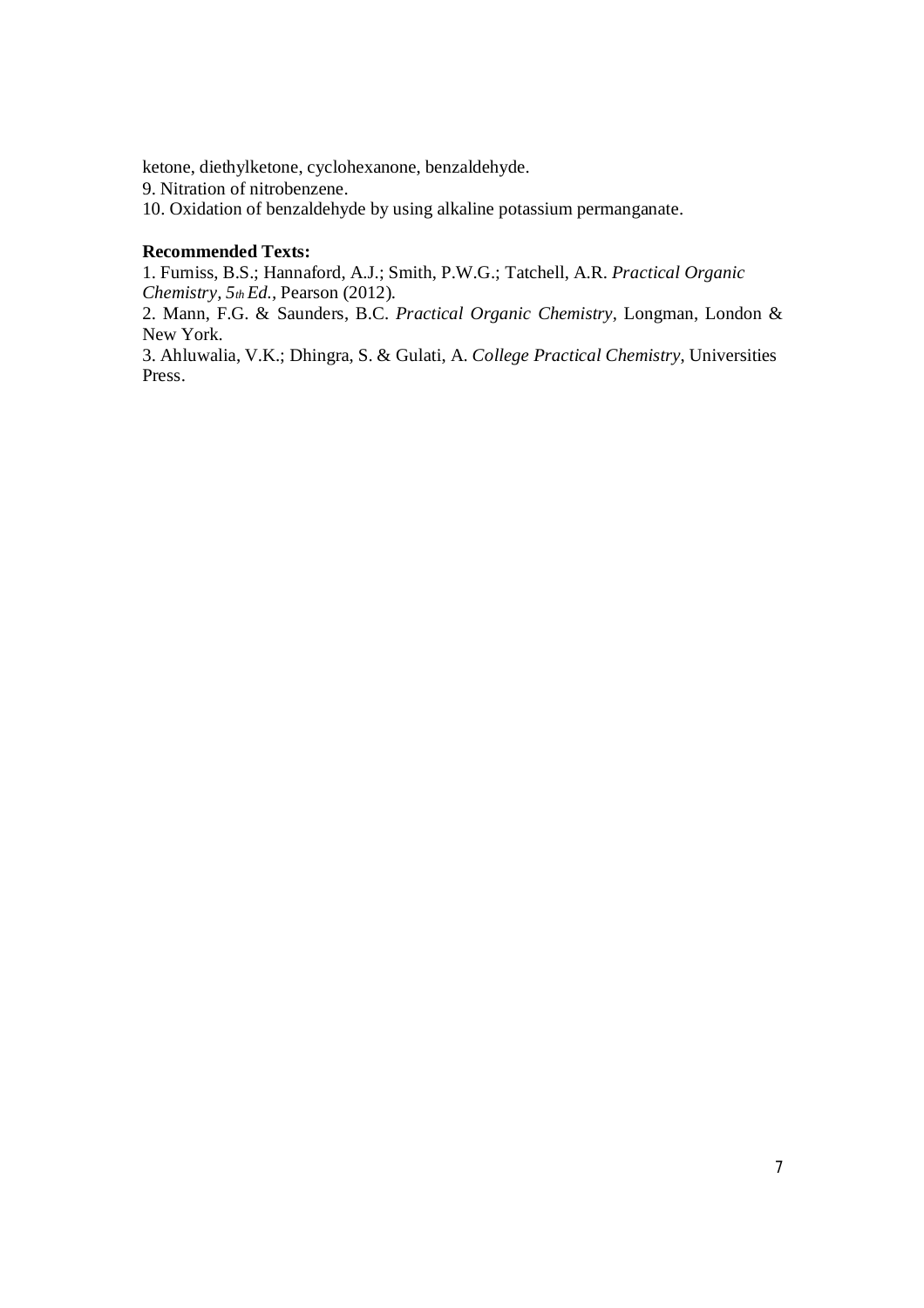# **SEMESTER-III**

# **GE-3 (or DSC-3 C): CHEMICAL BONDING (Credits: Theory-4, Practicals-2)**

# **THEORY Lectures: 60**

# **Unit 1: The covalent bond and the structure of molecules (10 Lectures)**

Valence bond approach, Concept of resonance in various organic and inorganic compounds, Hybridization and structure, equivalent and non-equivalent hybrid orbitals, VSEPR model for predicting shapes of molecules and ions containing lone pairs, sigma and pi bonds.

# **Unit 2: Molecular Orbital Approach (10 Lectures)**

LCAO method, symmetry and overlap for s-s, s-p and p-p combinations, MO treatment of homonuclear diatomic molecules of  $2<sup>nd</sup>$  period (B<sub>2</sub>, C<sub>2</sub>, O<sub>2</sub>).

# **Unit 3: Intermolecular forces: (8 Lectures)**

Van der Waals forces, Hydrogen bonding and its applications, effects of these forces on melting point, boiling point and solubility.

# **Unit 4: Transition Elements (3***d* **series) (12 Lectures)**

General group trends with special reference to electronic configuration, variable valency, colour, magnetic and catalytic properties, Lanthanoids and actinoids: Electronic configurations, oxidation states, colour, magnetic properties, lanthanide contraction.

# **Unit 5: Coordination Chemistry (10 Lectures)**

Valence Bond Theory (VBT): Inner and outer orbital complexes of Cr, Fe, Co, Ni and Cu (coordination numbers 4 and 6). Structural and stereoisomerism in complexes with coordination numbers 4 and 6. IUPAC system of nomenclature.

# **Unit 6: Crystal Field Theory (10 Lectures)**

Crystal field effect, octahedral symmetry. Crystal field stabilization energy (CFSE), Crystal field effects for weak and strong fields. Tetrahedral symmetry. Factors affecting the magnitude of D.

# **Suggested Texts:**

1. James E. Huheey, *"Inorganic Chemistry: Principles of structure and reactivity"*, Prentice Hall, IV Edition. 2. D. S. Shriver and P.A. Atkins, *"Inorganic Chemistry"*, Oxford University Press, IV Edition. 3. Alan G. Sharpe, "*Inorganic Chemistry"*, University of Cambridge, III Edition.

4. J. D. Lee, *"A New Concise Inorganic Chemistry"*, ELBS IV Edition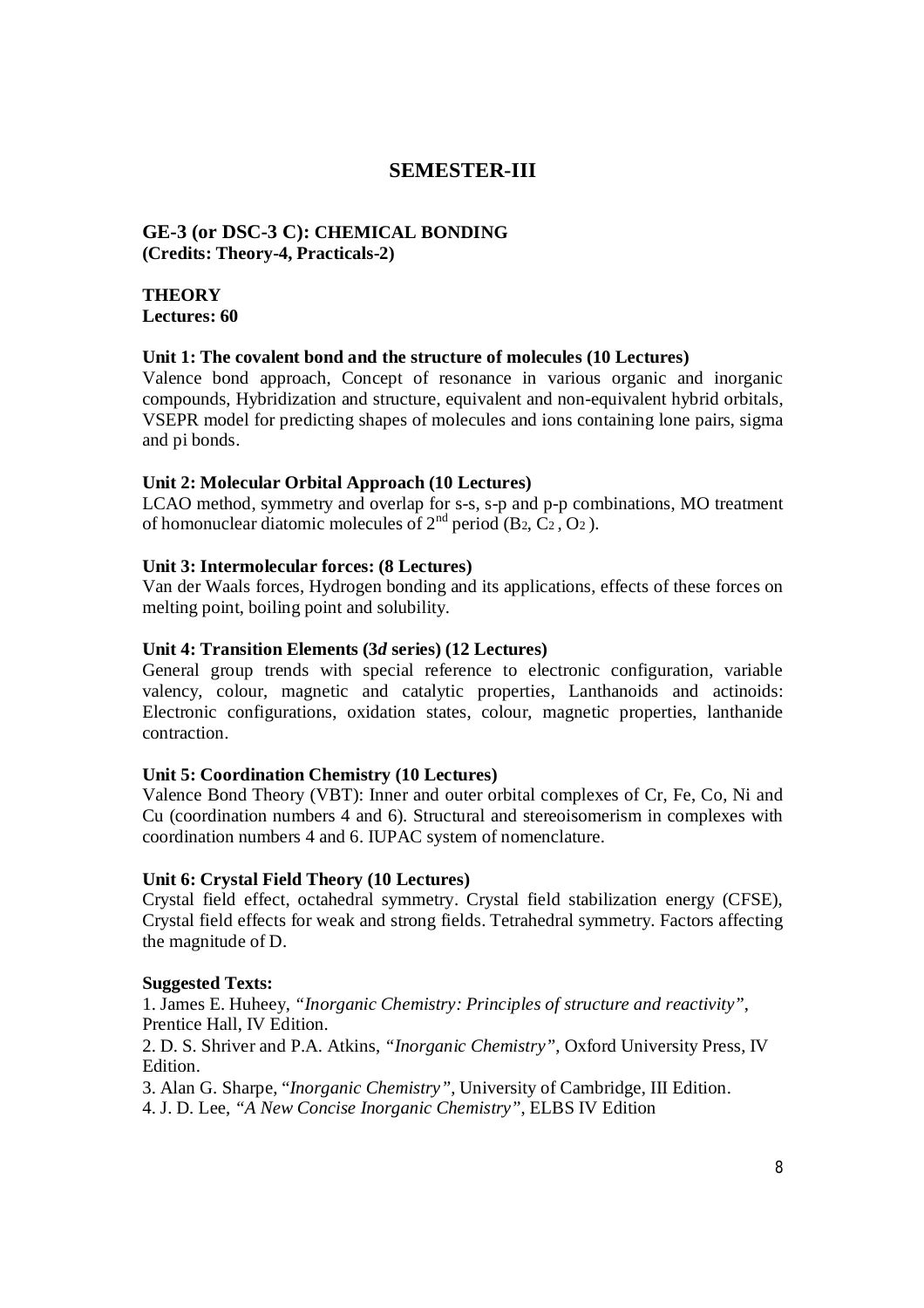5. Grey L. Miessler and Donald A. Tarr, *"Inorganic Chemistry"*, Prentice Hall, III Edition.

6. B. Douglas, D. H. McDaniel and J. J. Alexander, *"Concepts and Models of Inorganic Chemistry", John Wiley and Sons, III Edition.*

7. Rodgers, G.E. *Inorganic & Solid State Chemistry,* Cengage Learning India Ltd., 2008.

# **PRACTICAL-3**

#### **Titrimetric Analysis:**

Preparations of standard solutions (concept of primary and secondary standards), Different units of concentration (molarity, molality, normality and formality)

# **(A) Titrations involving Acids-Bases:**

Principles of acid-base titrations, Principle behind selection of an appropriate indicator. 1. Standardization of NaOH solution (standard solution of oxalic acid to be prepared)

2. Determination of concentration of carbonate and hydroxide present in a mixture.

#### **(B) Titrations involving redox reactions:**

Concept of electrode potential, principle behind selection of an appropriate indicator.

5. Standardization of KMnO4 solution (standard solution of Mohr's salt to be prepared). 6. Determination of concentration of Fe(II) in Mohr's salt and/or  $K_2Cr_2O_7$  using diphenylamine/N-phenyl anthranilic acid as internal indicator (standard solution of K<sub>2</sub>Cr<sub>2</sub>O<sub>7</sub> and /or Mohr's salt to be prepared).

#### **(C) Complexometric Titrations**

Principles of complexometric titrations

8. Determination of concentration of Mg  $(II)$  & Zn  $(II)$  by titrimetric method using EDTA.

10. Determination of concentration of total hardness of a given sample of water by complexometric titration.

(*At least 2 experiments from each set*)

# **Recommended Texts:**

1. Vogel, A.I. *A Textbook of Quantitative Inorganic Analysis*, ELBS. 2. Harris, D.C. *&*Freeman, W.H. & Co. *Quantitative Chemical Analysis 7th Ed.,* New York.

# **SEC-1 BASIC ANALYTICAL CHEMISTRY (Credits: 02) 30 Lectures**

**Introduction:** Introduction to Analytical Chemistry and its interdisciplinary nature. Concept of sampling. Importance of accuracy, precision and sources of error in analytical measurements. Presentation of experimental data and results, from the point of view of significant figures.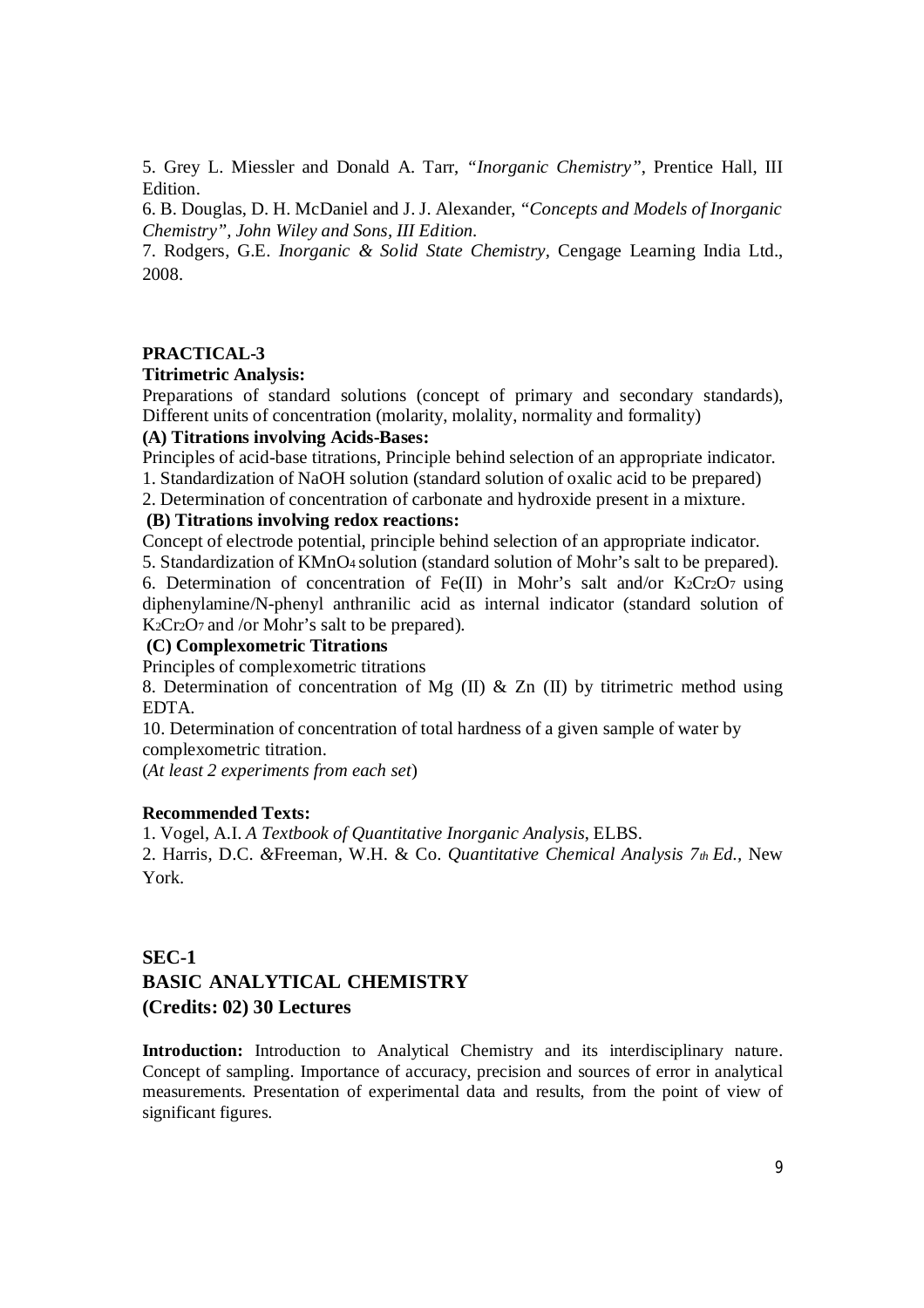**Analysis of soil**: Composition of soil, Concept of pH and pH measurement, Complexometric titrations, Chelation, Chelating agents, use of indicators.

- a. Determination of pH of soil samples.
- b. Estimation of Calcium and Magnesium ions as Calcium carbonate by complexometric titration.

**Analysis of water:** Definition of pure water, sources responsible for contaminating water, water sampling methods, water purification methods.

- a. Determination of pH, acidity and alkalinity of a water sample.
- b. Determination of dissolved oxygen (DO) of a water sample.

**Analysis of food products:** Nutritional value of foods, idea about food processing and food preservations and adulteration.

- a. Identification of adulterants in some common food items like coffee powder, asafoetida, chilli powder, turmeric powder, coriander powder and pulses, etc.
- b. Analysis of preservatives and colouring matter.

### **Suggested Applications (Any one)**:

- a. To study the uses of phenolphthalein in trap cases.
- b. To analyse arson accelerants.
- c. To carry out analysis of gasoline.

### **Suggested Instrumental demonstrations:**

- a. Estimation of macro nutrients: Potassium, Calcium, Magnesium in soil samples by flame photometry.
- b. Spectrophotometric determination of Iron in Vitamin /Dietary Tablets.
- c. Spectrophotometric Identification and Determination of Caffeine and Benzoic Acid in Soft Drinks.

# **Reference Books:**

- 2. Willard, H.H., Merritt, L.L., Dean, J. & Settoe, F.A. *Instrumental Methods of Analysis*, 7<sup>th</sup>Ed. Wadsworth Publishing Company Ltd., Belmont, California, USA,1988.
- 3. Skoog, D.A., Holler, F.J. & Crouch, S. *Principles of Instrumental Analysis*, Cengage Learning India Edition, 2007.
- 4. Skoog, D.A.; West, D.M. & Holler, F.J. *Analytical Chemistry: An Introduction th 6*

*Ed.,* Saunders College Publishing, Fort Worth, Philadelphia (1994).

- 5. Harris, D. C. *Quantitative Chemical Analysis*, 9 th ed. Macmillan Education, 2016.
- 6. Dean, J. A. *Analytical Chemistry Handbook*, McGraw Hill, 2004.
- 7. Day, R. A. & Underwood, A. L. *Quantitative Analysis*, Prentice Hall of India, 1992.
- 8. Freifelder, D.M. *Physical Biochemistry 2ndEd.,* W.H. Freeman & Co.,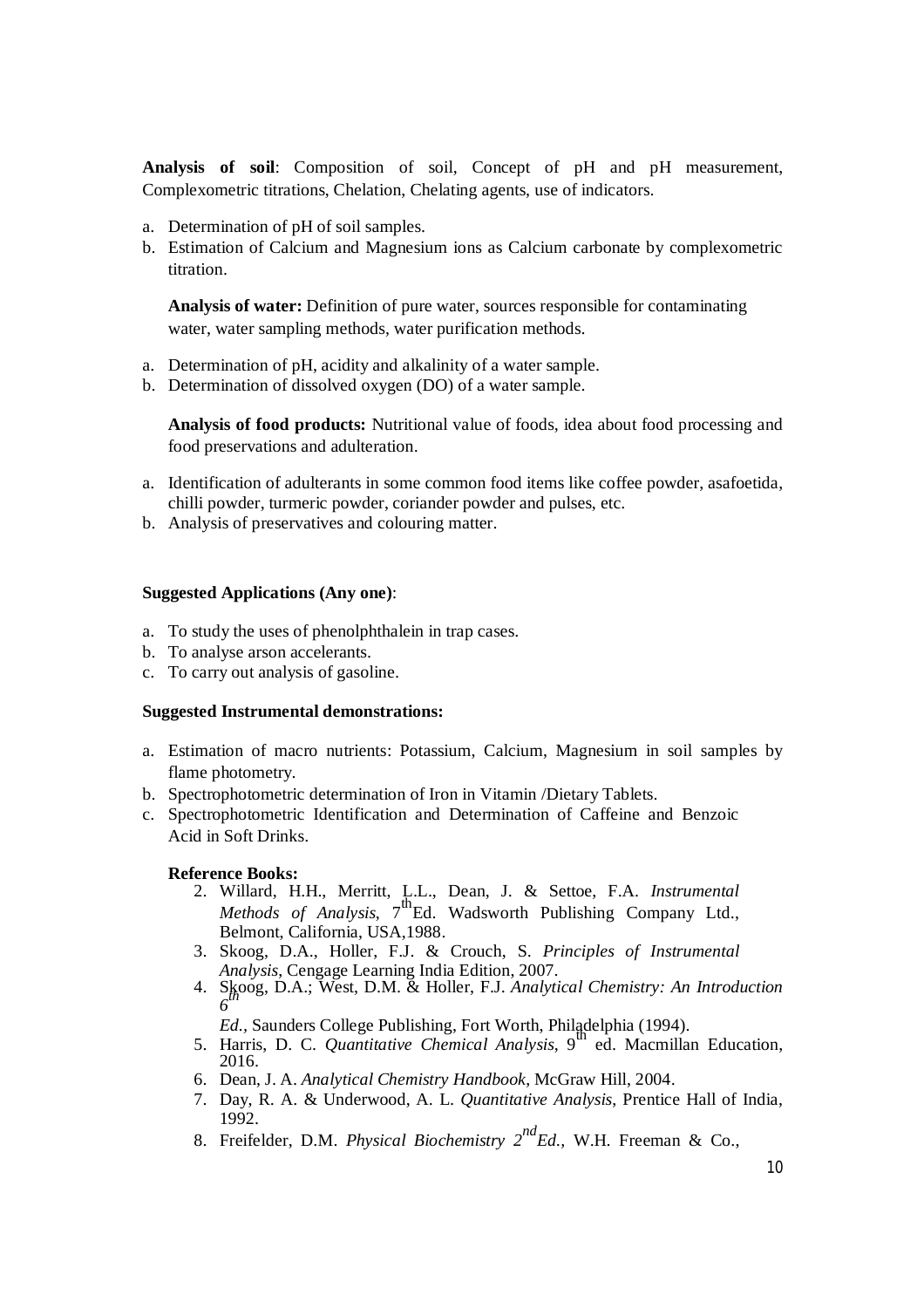N.Y. USA (1982).

- 9. Cooper, T.G. *The Tools of Biochemistry,* John Wiley & Sons, N.Y. USA. 16 (1977).
- 10. Vogel, A. I. *Vogel's Qualitative Inorganic Analysis 7thEd.,* Prentice Hall, 1996.
- 11. Mendham, J., *A. I. Vogel's Quantitative Chemical Analysis 6thEd.,* Pearson, 2009.
- 12. Robinson, J.W. *Undergraduate Instrumental Analysis 5thEd.,* Marcel Dekker, Inc., New York (1995).
- 13. Christian, G.D. *Analytical Chemistry*, 6<sup>th</sup> Ed. John Wiley & Sons, New York, 2004.

# **SEMESTER-V**

# **CHEMISTRY-DSE-3A: ANALYTICAL METHODS IN CHEMISTRY (Credits: Theory-04, Practicals-02) Theory: 60 Lectures**

# **Qualitative and quantitative aspects of analysis:**

Sampling, evaluation of analytical data, errors, accuracy and precision, methods of their expression, normal law of distribution if indeterminate errors.

#### **Optical methods of analysis:**

Origin of spectra, interaction of radiation with matter, fundamental laws of spectroscopy and selection rules, validity of Beer-Lambert's law.

*UV-Visible Spectrometry:* Basic principles of instrumentation (choice of source, monochromator and detector) for single and double beam instrument.

*Infrared Spectrometry:* Basic principles of instrumentation (choice of source, monochromator & detector) for single and double beam instrument; sampling techniques.

Structural illustration through interpretation of data, Effect and importance of isotope substitution.

*Flame Atomic Absorption and Emission Spectrometry: Basic principles of instrumentation* (choice of source, monochromator, detector, choice of flame and Burner designs. Techniques of atomization and sample introduction.

#### **Thermal methods of analysis:**

Techniques for quantitative estimation of Ca and Mg from their mixture.

**(5 Lectures)**

**(25 Lectures)**

# **(5 Lectures)**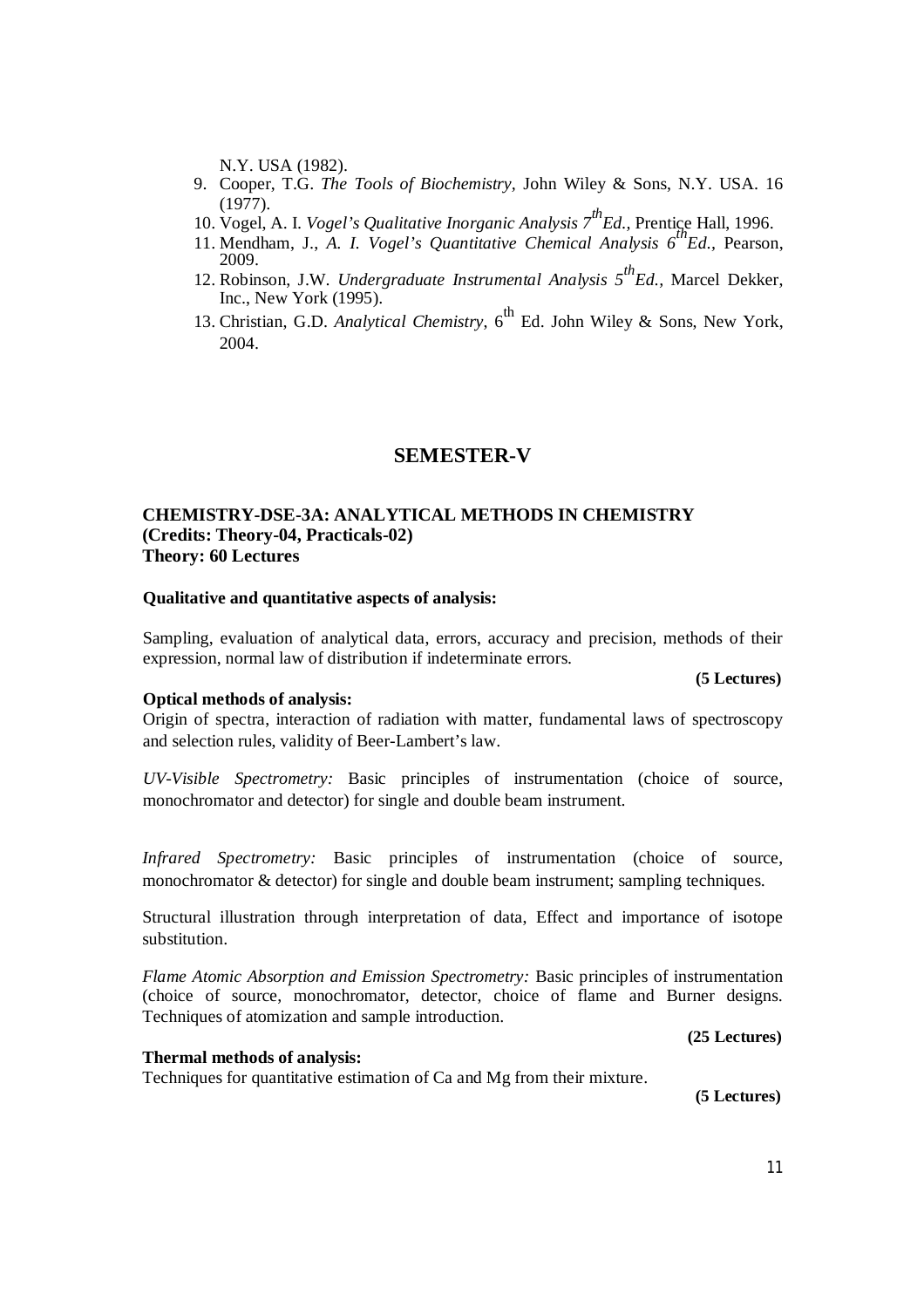### **Electroanalytical methods:**

Classification of electroanalytical methods, basic principle of pH metric, potentiometric and conductometric titrations.

**(10 Lectures)**

# **Separation techniques:**

Solvent extraction: Classification, principle and efficiency of the technique. Mechanism of extraction: extraction by solvation and chelation.

Qualitative and quantitative aspects of solvent extraction: extraction of metal ions from aqueous solution, extraction of organic species from the aqueous and non-aqueous media.

Chromatography: Classification, principle and efficiency of the technique. Qualitative and quantitative aspects of chromatographic methods of analysis: IC, GLC, GPC, TLC and HPLC.

Stereoisomeric separation and analysis: Measurement of optical rotation, calculation of Enantiomeric excess (ee)/diastereomeric excess (de) ratios and determination of enantiomeric composition using NMR, Chiral solvents and chiral shift reagents. Chiralchromatographic techniques using chiral columns (GC and HPLC). **(15 Lectures)**

# **Reference Books:**

 Jeffery, G.H., Bassett, J., Mendham, J. & Denney, R.C. *Vogel's Textbook of Quantitative Chemical Analysis*, John Wiley & Sons, 1989.

 Willard, H.H., Merritt, L.L., Dean, J. & Settoe, F.A. *Instrumental Methods of Analysis*, 7th Ed. Wadsworth Publishing Company Ltd., Belmont, California, USA, 1988.

Christian, G.D; *Analytical Chemistry*, 6th Ed. John Wiley & Sons, New York, 2004.

Harris, D. C. *Exploring Chemical Analysis*, Ed. New York, W.H. Freeman, 2001.

 Khopkar, S.M. *Basic Concepts of Analytical Chemistry*. New Age, International Publisher, 2009.

□ Skoog, D.A. Holler F.J. & Nieman, T.A. *Principles of Instrumental Analysis*, Cengage Learning India Ed.

 Mikes, O. *Laboratory Hand Book of Chromatographic & Allied Methods*, Elles Harwood Series on Analytical Chemistry, John Wiley & Sons, 1979.

Ditts, R.V. *Analytical Chemistry; Methods of Separation*, van Nostrand, 1974.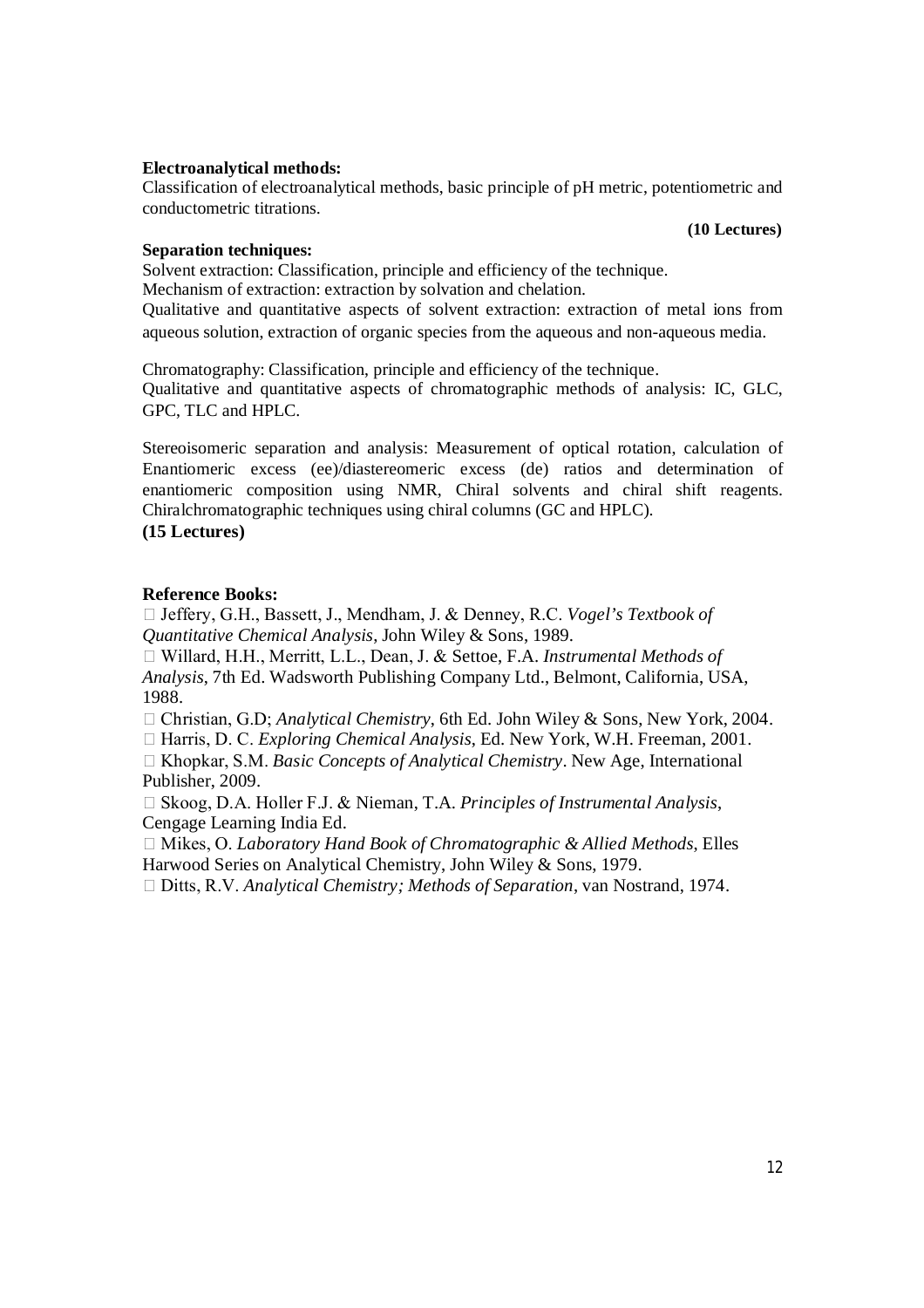# **PRACTICALS- DSE-3A LAB: ANALYTICAL METHODS IN CHEMISTRY 60 Lectures**

# **I. Separation Techniques**

- 1. Chromatography:
- (a) Separation of mixtures
- (i) Paper chromatographic separation of  $\text{Fe}^{3+}$ ,  $\text{Al}^{3+}$ , and  $\text{Cr}^{3+}$ .

(ii) Separation and identification of the monosaccharides present in the given mixture (glucose  $\&$  fructose) by paper chromatography. Reporting the R $f$  values.

# **II. Solvent Extractions:**

To separate a mixture of  $Ni^{2+}$ & Fe<sup>2+</sup> by complexation with DMG and extracting the  $Ni<sup>2+</sup>-DMG$  complex in chloroform, and determine its concentration by spectrophotometry.

- III. Determine the pH of the given aerated drinks fruit juices, shampoos and soaps.
- IV. Determination of Na, Ca, Li in cola drinks and fruit juices using fame photometric techniques.
- V. Analysis of soil:

Determination of pH of soil.

Total soluble salt

Estimation of calcium, magnesium, phosphate,

nitrate.

# **VI Spectrophotometr**y

- a. Determination of pK<sup>a</sup> values of indicator using spectrophotometry.
- b. Structural characterization of compounds by infrared spectroscopy.
- c. Determination of dissolved oxygen in water.

# **Reference Books:**

- Mendham, J., *A. I. Vogel's Quantitative Chemical Analysis 6thEd.,* Pearson, 2009.
- □ Willard, H.H. *et al.: Instrumental Methods of Analysis*, 7<sup>th</sup> Ed. Wardsworth
- Publishing Company, Belmont, California, USA, 1988.<br>□ Christian, G.D. *Analytical Chemistry*, 6<sup>th</sup> Ed. John Wiley & Sons, New York,